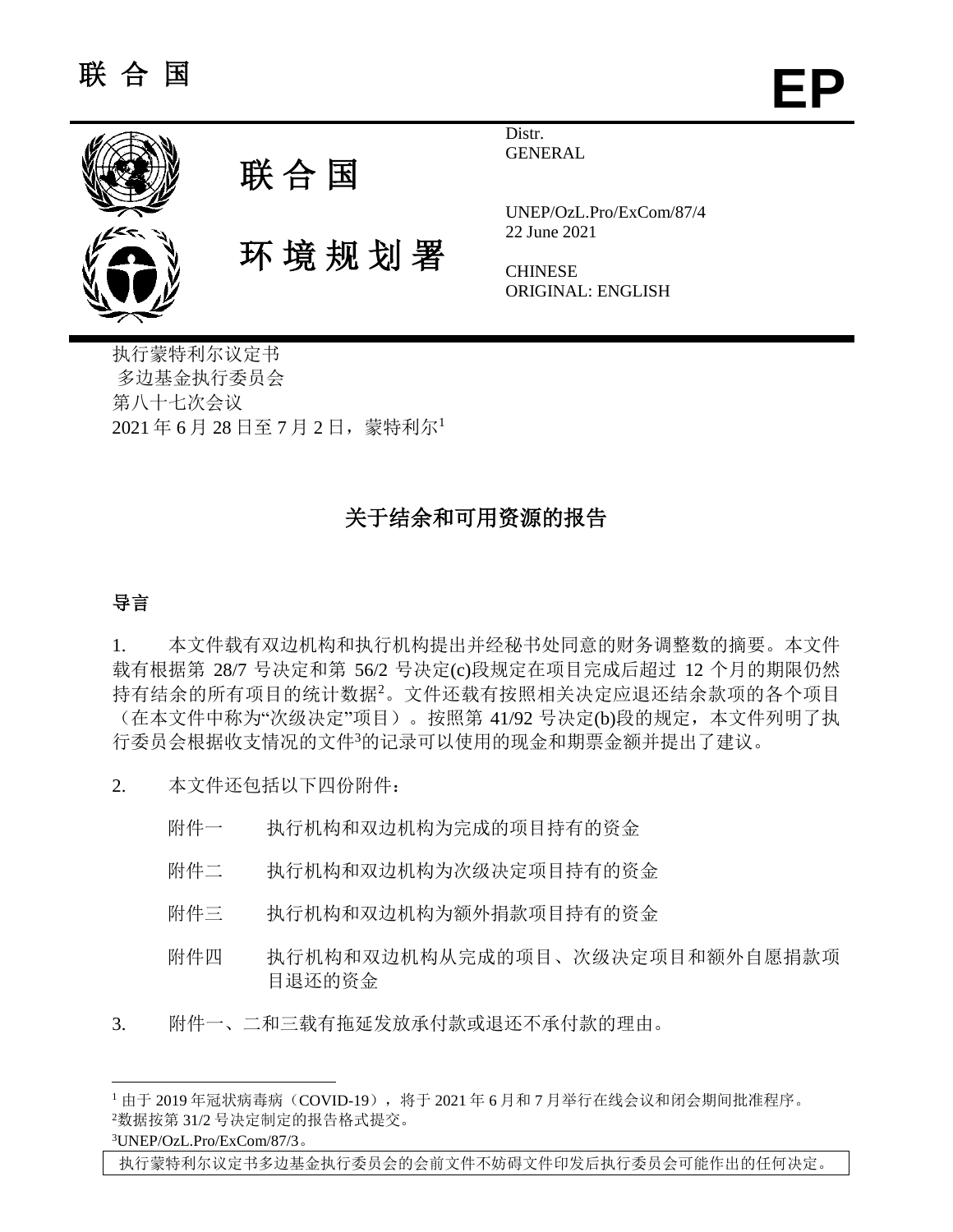## 有待退还第八十七次会议的资金

4. 完成的项目、次级决定项目和额外捐款项目应退还的资金总额为 2,315,105 美元 (即双边机构 6,747 美元和执行机构 2,308,358 美元)。

#### 有待执行机构退还的资金

5. 如表 1 所示,有待执行机构退还的资金总额为 2,308,358 美元。

| 表 1. 有待执行机构退还第八十七次会议的资金(美元) |
|-----------------------------|
|-----------------------------|

| 机构   | 项目费用      | 机构支助费用  | 费用共计      |
|------|-----------|---------|-----------|
| 开发署  | 58.511    | 4,199   | 62.710    |
| 环境署  | 1,867,022 | 148.337 | 2,015,359 |
| 工发组织 | 214,743   | 15.546  | 230,289   |
| 共计   | 2,140,276 | 168.082 | 2,308,358 |

6. 表 2 载列仍由执行机构持有的已完成项目、次级决定项目和额外自愿捐款项目的结 余的信息。

## 表 **2.** 执行机构持有的已完成项目、次级决定项目和额外自愿捐款项目的结余(包括机构 支助费用)

| 完成年度       |                  | 开发署                                           |                  | 环境署      |                  | 工发组织             |                | 共计        |
|------------|------------------|-----------------------------------------------|------------------|----------|------------------|------------------|----------------|-----------|
|            | 数目               | (美元)                                          | 数目               | (美元)     | 数目               | (美元)             | 数目             | (美元)      |
| 完成项目已超过2年  |                  |                                               |                  |          |                  |                  |                |           |
| 2016       | $\mathbf{0}$     | 0                                             |                  | 68,727   | $\boldsymbol{0}$ | 0                | 1              | 68,727    |
| 2017       | $\boldsymbol{0}$ |                                               | $3*$             | 8,591    | $\mathbf{0}$     | 0                | 3              | 8,591     |
| 2018       | $\boldsymbol{0}$ | 0                                             | 3                | 32,054   | $\boldsymbol{0}$ | 0                | 3              | 32,054    |
| 2019年1月1   | $\boldsymbol{0}$ | 0                                             | $\boldsymbol{0}$ | $\Omega$ | $\boldsymbol{0}$ | $\theta$         | $\mathbf{0}$   | $\Omega$  |
| 日至 5月 31日  |                  |                                               |                  |          |                  |                  |                |           |
| 小计         | $\bf{0}$         | $\boldsymbol{0}$                              | 7                | 109,372  | $\bf{0}$         | $\bf{0}$         | 7              | 109,372   |
| 完成项目不到两年   |                  |                                               |                  |          |                  |                  |                |           |
| 2019年6月1   | 15               | 4,507,300                                     | 7                | 444,737  | $\overline{4}$   | 14,134           | 26             | 4,966,171 |
| 日至12月31    |                  |                                               |                  |          |                  |                  |                |           |
| 日          |                  |                                               |                  |          |                  |                  |                |           |
| 小计         | 15               | 4,507,300                                     | 7                | 444,737  | 4                | 14,134           | 26             | 4,966,171 |
| 共计         | 15               | 4,507,300                                     | 14               | 554,109  | 4                | 14,134           | 33             | 5,075,543 |
| 次级决定项目     | (正在执行)           |                                               |                  |          |                  |                  |                |           |
|            |                  | 160,869                                       | $\overline{4}$   | 293,788  | $\mathbf{0}$     | $\boldsymbol{0}$ | 5              | 454,657   |
| 额外资源捐助项目   |                  |                                               |                  |          |                  |                  |                |           |
|            | $\mathbf{0}$     | 0                                             |                  | 10,110   | 1                | 2,132            | $\overline{2}$ | 12,242    |
| 总计<br>$-1$ | 16               | 4,668,169<br>A WAR A A CULU CALL TO DIRECT OF | 19               | 858,006  | 5                | 16,266           | 40             | 5,542,441 |

\* 包括一个消耗臭氧层物质替代品调查项目

#### 有待双边机构退还的资金

7. 有待双边机构退还的资金总额为 6,747 美元,包括给法国的 6,247 美元,外加机构 支助费用 500 美元。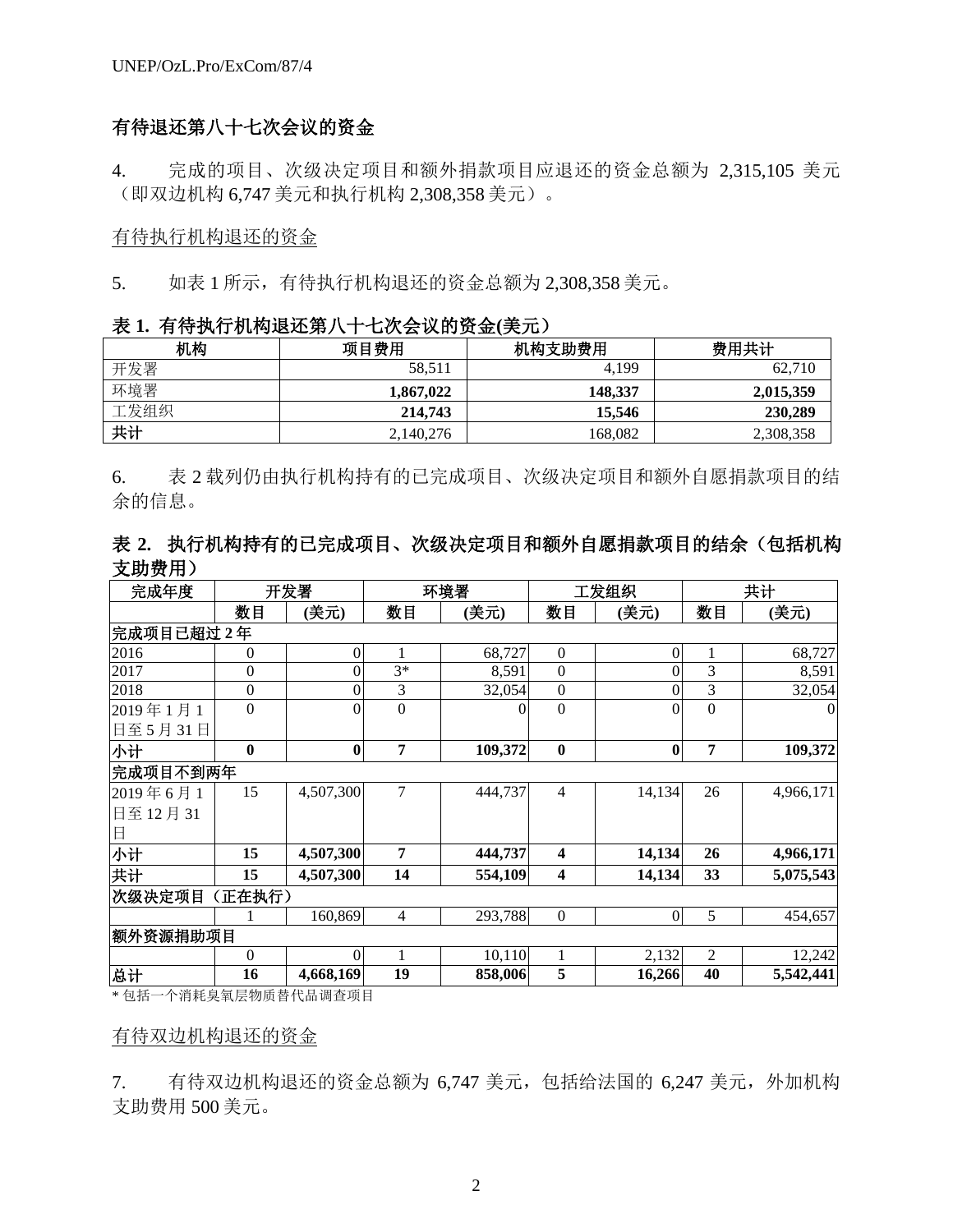## 可用的资源

8. 收支情况文件表明,截至 2021 年 6 月 9 日有可用结余 334,427,526 美元。双边机构 和执行机构退还第八十七次会议的结余总额为 2,308,358 美元。因此,可供第八十七次会 议核准使用的全部资源为 336,735,884 美元。

### 秘书处的评论

9. 秘书处提醒双边机构和执行机构指出,次级决定项目和已完成一年以上的项目的结 余应尽快退还多边基金。

10. 鉴于提交第八十七次会议的项目和活动所需资金包括机构支助费用总计 22,042,297 美元,因此,有足够资金可供第八十七次会核准使用。

## 建议

- 11. 谨请执行委员会:
	- (a) 注意到:
		- (一) UNEP/OzL.Pro/ExCom/87/4 号文件所载关于结余和可用资源的报告;
		- (二) 执行机构退还给第八十七次会议的资金净额为 2,308,358 美元,包括 开发署退还 58,511 美元,外加机构支助费用 4,199 美元;环境署退还 1,867,022 美元,外加机构支助费用 148,337 美元;工发组织退还 214,743 美元,外加机构支助费用 15,546 美元;
		- (三) 环境署持有已完成两年以上的七个项目的结余 109,372 美元,其中包 括机构支助费用,这些项目包括一个消耗臭氧层物质替代品调查项 目,结余 434 美元,其中包括机构支助费用,和一个使用额外自愿捐 款供资的项目,结余 10,110 美元,其中包括机构支助费用;
		- (四) 工发组织持有一个使用额外自愿捐款供资的项目的结余 2,132 美元, 其中包括机构支助费用;和
		- (五) 有待法国政府退还第八十七会议的资金净额为 6,247 美元,外加机构 支助费用 500 美元。
	- (b) 要求:
		- (一) 双边机构和执行机构开始发放或取消已完成的项目和"根据执行委员 的次级决定"已完成的项目而不需要的承付款和非承付款,以便将相 关结余退还给第八十八次会议;
		- (二) 环境署将根据第 80/75 号决定(c)(一)段退还第八十八次会议先前已完 成两年以上的一个消耗臭氧层物质替代品调查项目的结余以及一个已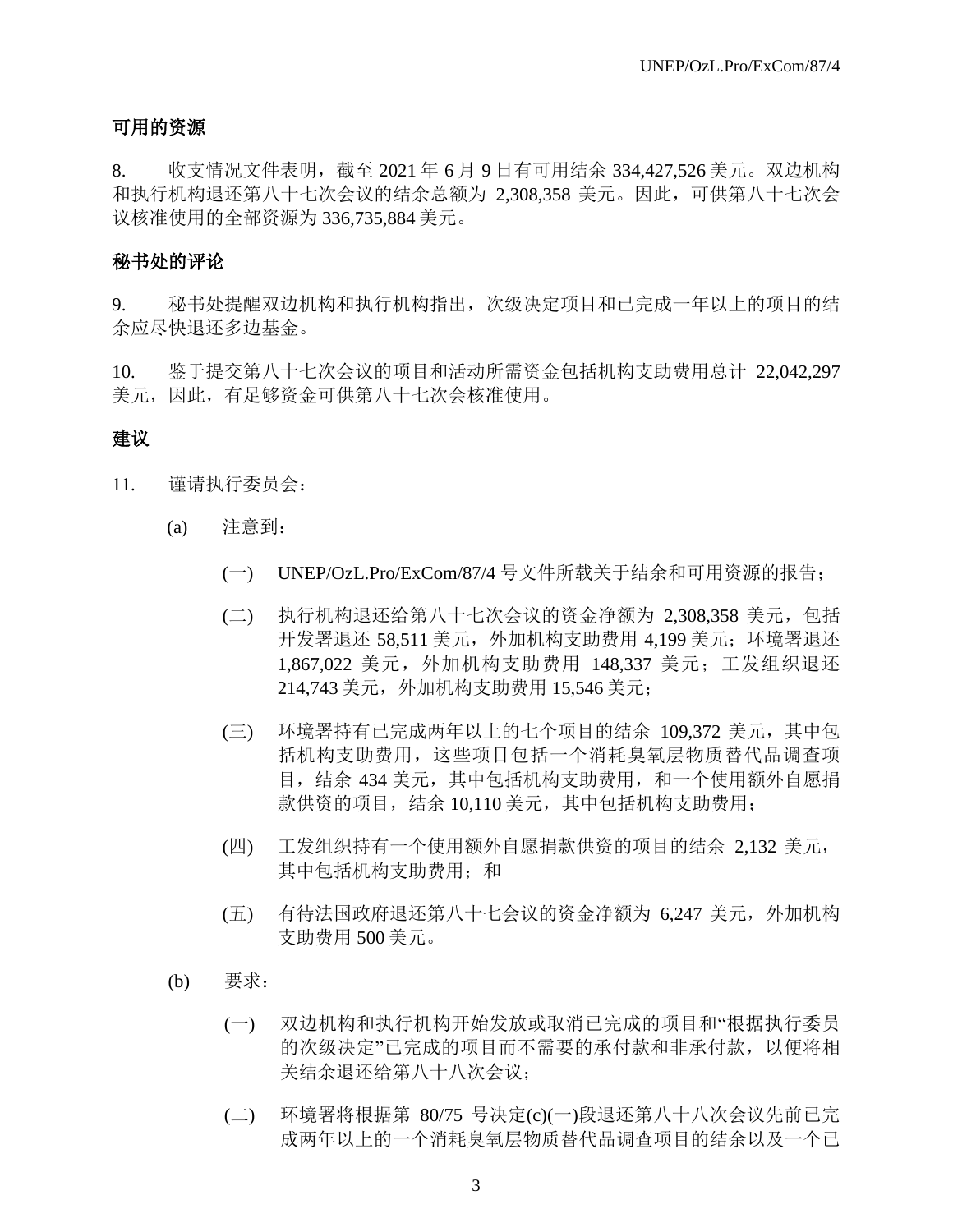完成的使用额外自愿捐款供资的项目的结余;

- (三) 环境署开始发放或取消六个先前已完成两年以上的余留项目的承付 款,并将结余退还给第八十八次会议;
- (四) 工发组织将一个已完成的使用额外自愿捐款供资的项目的结余退还给 第八十八次会议;和
- (五) 财务主任将要求法国政府依照上文(a)(五)分段退还现金 6,747 美元。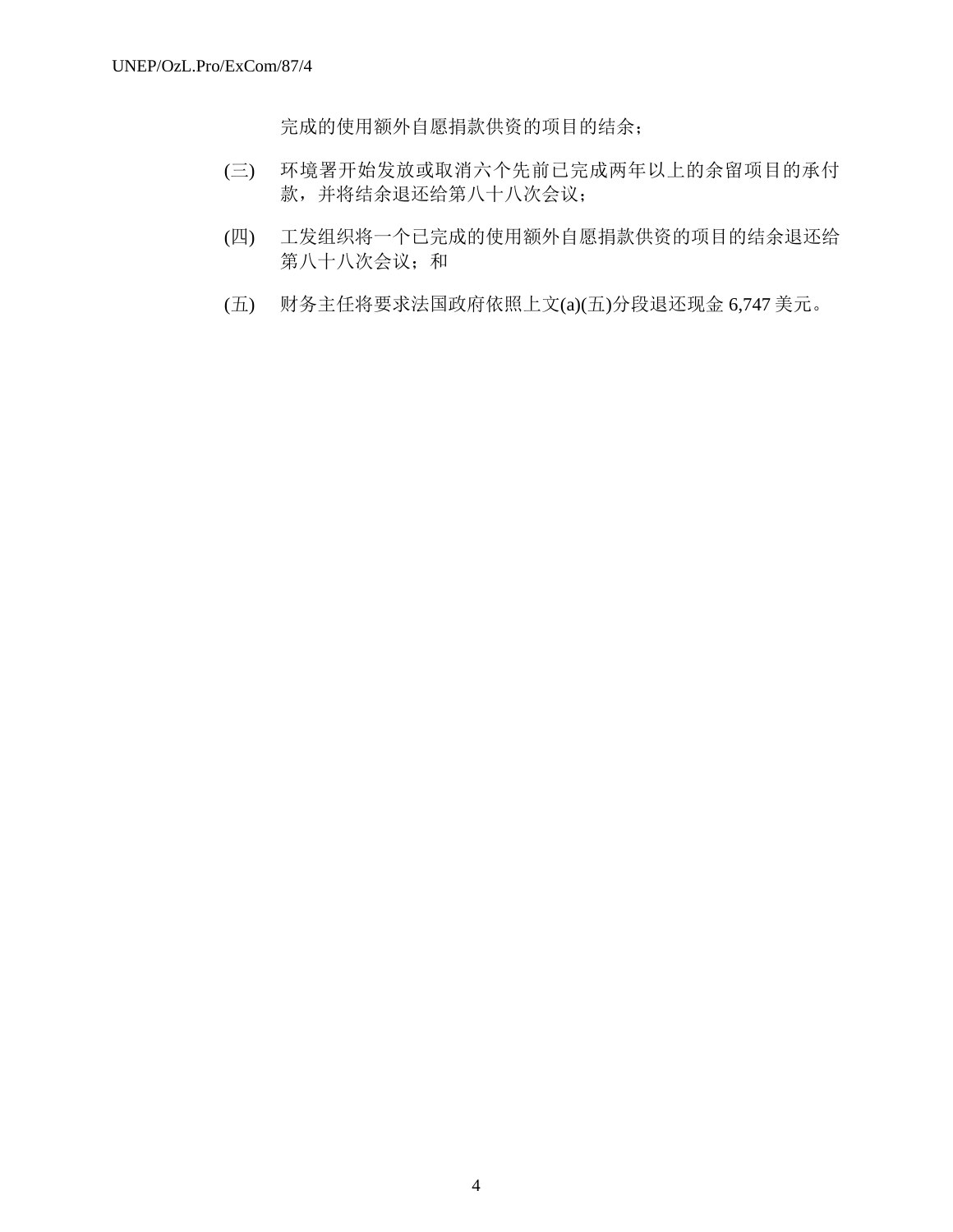#### **Annex I**

### **COMMITTED AND NOT-COMMITTED BALANCES HELD BY IMPLEMENTING AGENCIES AND BILATERAL AGENCIES FOR COMPLETED PROJECTS**

| Code               | Project title                                                                                                               | <b>Date</b><br>completed<br>(Actual) | Approved<br>funding plus<br>adjustments<br>as of<br>31 December | <b>Funds</b><br>disbursed<br>as of<br>87 <sup>th</sup><br>meeting | <b>Balances</b><br>committed<br>as per 87 <sup>th</sup><br>meeting<br>(US \$) | <b>Balances not-</b><br>committed as<br>per 87th<br>meeting<br>$(US \$ | Support cost<br>on balances<br>committed &<br>not committed<br>as per 87 <sup>th</sup> | Why any<br>balances<br>could not be<br>returned? | When they<br>could be<br>returned? | Project<br>subject to<br>decision             |
|--------------------|-----------------------------------------------------------------------------------------------------------------------------|--------------------------------------|-----------------------------------------------------------------|-------------------------------------------------------------------|-------------------------------------------------------------------------------|------------------------------------------------------------------------|----------------------------------------------------------------------------------------|--------------------------------------------------|------------------------------------|-----------------------------------------------|
|                    |                                                                                                                             |                                      | 2019 (US \$)                                                    | (US \$)                                                           |                                                                               |                                                                        | meeting (US \$)                                                                        |                                                  |                                    |                                               |
| <b>UNDP</b>        |                                                                                                                             |                                      |                                                                 |                                                                   |                                                                               |                                                                        |                                                                                        |                                                  |                                    |                                               |
| BHU/PHA/76/TAS/26  | HCFC phase-out management plan<br>(third tranche)                                                                           | $Nov-19$                             | 57,000                                                          | 56,359                                                            | 641                                                                           |                                                                        | 58                                                                                     |                                                  |                                    |                                               |
| BRA/PHA/74/INV/307 | HCFC phase-out management plan<br>(stage I, fourth tranche) (foam sector<br>plan)                                           | Dec-19                               | 3,000,000                                                       | 1,979,026                                                         | 1,020,974                                                                     |                                                                        | 76,573                                                                                 |                                                  |                                    | $\sqrt{84/32(b)}$ (iii)<br>and<br>85/5(a)(ii) |
| BRA/PHA/75/INV/315 | HCFC phase-out management plan<br>(stage I, fifth tranche) (foam sector)                                                    | $Dec-19$                             | 1,470,700                                                       | 437,803                                                           | 1,032,897                                                                     |                                                                        | 77,468                                                                                 |                                                  |                                    | 84/32(b)(iii)<br>and<br>85/5(a)(ii)           |
| COS/SEV/80/INS/56  | Extension of institutional strengthening<br>project (phase XII: 1/2018-12/2019)                                             | $Dec-19$                             | 179,857                                                         | 174,475                                                           | 5,382                                                                         |                                                                        | 377                                                                                    |                                                  |                                    |                                               |
| EGY/PHA/68/INV/117 | HCFC phase-out management plan<br>(stage I, second tranche) (phase-out of<br>HCFC-141b in the polyurethane foam<br>sector)  | $Dec-19$                             | 2,000,000                                                       | 1,857,930                                                         | 142,070                                                                       |                                                                        | 10,655                                                                                 |                                                  |                                    | 82/72(a)(iv)                                  |
| EGY/PHA/82/INV/139 | HCFC phase-out management plan<br>(stage I, third tranche) (phase-out of<br>HCFC-141b in the polyurethane foam<br>sector)   | $Dec-19$                             | 716,400                                                         | 288,322                                                           | 428,078                                                                       |                                                                        | 32,106                                                                                 |                                                  |                                    | 82/72(a)(iv)                                  |
| FIJ/PHA/77/INV/31  | HCFC phase-out management plan<br>(stage I, third tranche)                                                                  | $Dec-19$                             | 59,850                                                          | 35,639                                                            | 24,211                                                                        |                                                                        | 2,179                                                                                  |                                                  |                                    |                                               |
| GUY/PHA/75/INV/28  | HCFC phase-out management plan<br>(stage II, first tranche)                                                                 | Dec-19                               | 159,750                                                         | 111,244                                                           | 48,506                                                                        |                                                                        | 3,396                                                                                  |                                                  |                                    |                                               |
| IDS/SEV/80/INS/212 | Extension of institutional strengthening<br>project (phase XI: 1/2018-12/2019)                                              | Dec-19                               | 347,194                                                         | 343,303                                                           | 3,891                                                                         |                                                                        | 272                                                                                    |                                                  |                                    |                                               |
| MDV/REF/76/DEM/30  | Demonstration project for HCFC-free<br>low-global warming potential<br>alternatives in refrigeration in fisheries<br>sector | $Dec-19$                             | 141,000                                                         | 139,472                                                           | 1,528                                                                         |                                                                        | 138                                                                                    |                                                  |                                    |                                               |
| MEX/PHA/71/INV/168 | HCFC phase-out management plan<br>(stage I, third tranche) (foam sector<br>plan for systems houses and local                | Dec-19                               | 3,800,000                                                       | 3,456,632                                                         | 343,368                                                                       |                                                                        | 25,753                                                                                 |                                                  |                                    | 84/22(b)<br>and $(c)$                         |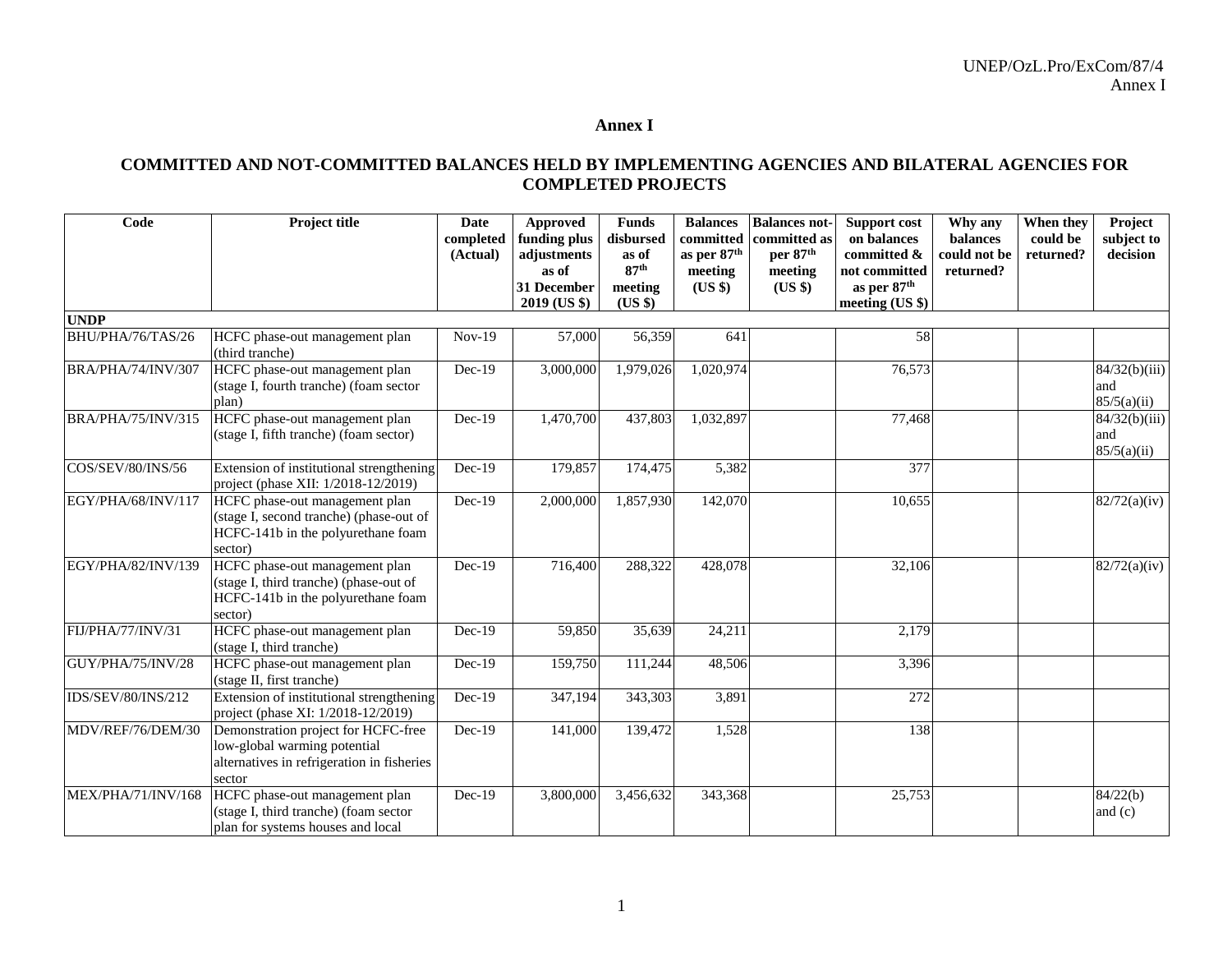## UNEP/OzL.Pro/ExCom/87/4 Annex I

| Code               | Project title                                                                                                                   | <b>Date</b><br>completed<br>(Actual) | Approved<br>funding plus<br>adjustments | <b>Funds</b><br>disbursed<br>as of     | <b>Balances</b><br>committed<br>as per 87th | <b>Balances not-</b><br>committed as<br>per 87 <sup>th</sup> | <b>Support cost</b><br>on balances<br>committed &           | Why any<br>balances<br>could not be | When they<br>could be<br>returned? | Project<br>subject to<br>decision    |
|--------------------|---------------------------------------------------------------------------------------------------------------------------------|--------------------------------------|-----------------------------------------|----------------------------------------|---------------------------------------------|--------------------------------------------------------------|-------------------------------------------------------------|-------------------------------------|------------------------------------|--------------------------------------|
|                    |                                                                                                                                 |                                      | as of<br>31 December<br>2019 (US \$)    | 87 <sup>th</sup><br>meeting<br>(US \$) | meeting<br>(US \$)                          | meeting<br>(US \$)                                           | not committed<br>as per 87 <sup>th</sup><br>meeting (US \$) | returned?                           |                                    |                                      |
|                    | customers)                                                                                                                      |                                      |                                         |                                        |                                             |                                                              |                                                             |                                     |                                    |                                      |
| MEX/PHA/75/INV/178 | HCFC phase-out management plan<br>(stage I, fifth tranche) (foam sector<br>plan for systems houses and local<br>customers)      | $Dec-19$                             | 1,122,503                               | $\Omega$                               | 1,122,503                                   |                                                              | 84,188                                                      |                                     |                                    | 84/22(b)<br>and $(c)$                |
| MLI/PHA/76/INV/38  | HCFC phase-out management plan<br>(stage I, third tranche)                                                                      | $Dec-19$                             | 92,000                                  | 77,893                                 | 14,107                                      |                                                              | 1,058                                                       |                                     |                                    |                                      |
| NEP/PHA/75/INV/35  | HCFC phase-out management plan<br>(stage I, second tranche)                                                                     | $Dec-19$                             | 33,600                                  | 30,916                                 | 2,684                                       |                                                              | $\overline{242}$                                            |                                     |                                    |                                      |
| PAR/PHA/74/INV/34  | HCFC phase-out management plan<br>(stage I, second tranche)                                                                     | $Dec-19$                             | 131,500                                 | 129,642                                | 1,858                                       |                                                              | 139                                                         |                                     |                                    |                                      |
| <b>TOTAL UNDP</b>  |                                                                                                                                 |                                      |                                         |                                        | 4,192,698                                   |                                                              | 314,602                                                     |                                     |                                    |                                      |
| <b>UNEP</b>        |                                                                                                                                 |                                      |                                         |                                        |                                             |                                                              |                                                             |                                     |                                    |                                      |
| ASP/REF/76/DEM/59  | Promoting alternative refrigerants in<br>air-conditioning for high ambient<br>countries in West Asia (PRAHA-II)                 | $Dec-19$                             | 375,000                                 | 342,491                                | 27,696                                      |                                                              | 3,600                                                       |                                     |                                    | 83/37(c)<br>and<br>85/18(b)          |
| BAH/PHA/68/TAS/28  | HCFC phase-out management plan<br>(stage I, first tranche) (policy,<br>refrigeration servicing, monitoring and<br>verification) | $Dec-18$                             | 120,000                                 | 116,882                                | 3,118                                       |                                                              | 405                                                         |                                     |                                    |                                      |
| CHI/PHA/76/TAS/193 | HCFC phase-out management plan<br>(stage I, fourth and fifth tranches)                                                          | Dec-17                               | 53,000                                  | 52,493                                 | 507                                         |                                                              | 66                                                          |                                     |                                    | 76/45(a)(iii)<br>and<br>81/14(b)(ii) |
| GBS/PHA/71/TAS/17  | HCFC phase-out management plan<br>(stage I, second tranche)                                                                     | $Dec-19$                             | 52,000                                  | 29,079                                 | 22,921                                      |                                                              | 2,980                                                       |                                     |                                    |                                      |
| GLO/SEV/82/TAS/347 | Compliance Assistance Programme:<br>2019 budget                                                                                 | Dec-19                               | 9,974,259                               | 8,055,902                              | 307,619                                     |                                                              | 24,610                                                      |                                     |                                    |                                      |
| GUY/PHA/75/TAS/27  | HCFC phase-out management plan<br>(stage II, first tranche)                                                                     | Oct-19                               | 55,500                                  | 50,000                                 | 5,500                                       |                                                              | $\overline{715}$                                            |                                     |                                    |                                      |
| HAI/PHA/68/TAS/18  | HCFC phase-out management plan<br>(stage I, first tranche)                                                                      | $Dec-19$                             | 40,000                                  | 19,591                                 | 20,409                                      |                                                              | 2,653                                                       |                                     |                                    |                                      |
| IRQ/PHA/65/TAS/17  | HCFC phase-out management plan<br>(stage I, first tranche) (refrigeration<br>servicing sector)                                  | $Dec-18$                             | 115,000                                 | 110,266                                | 4,734                                       |                                                              | 582                                                         |                                     |                                    |                                      |
| KUW/PHA/52/TAS/10  | Terminal phase-out management plan<br>for Annex A Group I substances (first<br>tranche)                                         | $Jan-16$                             | 232,912                                 | 172,092                                | 60,820                                      |                                                              | 7,907                                                       |                                     |                                    | 70/7(b)(ii)a.                        |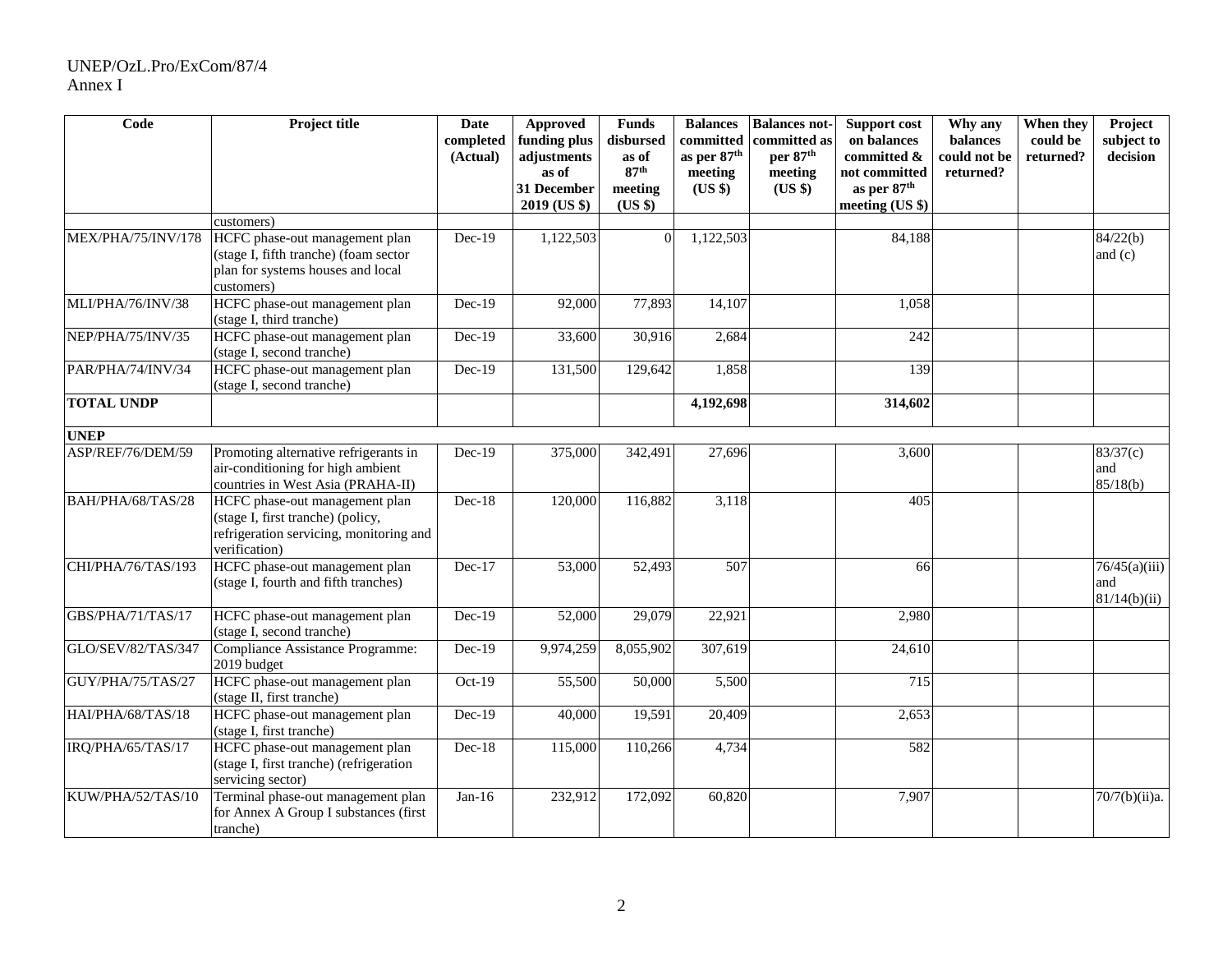| Code               | <b>Project title</b>                                                                                                                                                       | <b>Date</b><br>completed<br>(Actual) | Approved<br>funding plus<br>adjustments<br>as of<br>31 December<br>2019 (US \$) | <b>Funds</b><br>disbursed<br>as of<br>87 <sup>th</sup><br>meeting<br>(US \$) | <b>Balances</b><br>committed<br>as per 87 <sup>th</sup><br>meeting<br>$(US \$ | <b>Balances not-</b><br>committed as<br>per 87th<br>meeting<br>(US \$) | Support cost<br>on balances<br>committed &<br>not committed<br>as per 87 <sup>th</sup><br>meeting (US \$) | Why any<br>balances<br>could not be<br>returned? | When they<br>could be<br>returned? | Project<br>subject to<br>decision |
|--------------------|----------------------------------------------------------------------------------------------------------------------------------------------------------------------------|--------------------------------------|---------------------------------------------------------------------------------|------------------------------------------------------------------------------|-------------------------------------------------------------------------------|------------------------------------------------------------------------|-----------------------------------------------------------------------------------------------------------|--------------------------------------------------|------------------------------------|-----------------------------------|
| KUW/REF/75/TAS/29  | Comparative analysis of three not-in-<br>kind technologies for use in central air-<br>conditioning (feasibility study for<br>district cooling)                             | $Jun-18$                             | 27,223                                                                          | 6,679                                                                        | 20,544                                                                        |                                                                        | 2,671                                                                                                     |                                                  |                                    | 82/24(c)(ii)<br>and<br>83/38(b)   |
| MOL/SEV/77/INS/36  | Extension of the institutional<br>strengthening project (phase IX:<br>$1/2017 - 12/2018$                                                                                   | $Dec-19$                             | 88,748                                                                          | 69,423                                                                       | 19,325                                                                        |                                                                        |                                                                                                           |                                                  |                                    |                                   |
| PAR/PHA/63/TAS/28  | HCFC phase-out management plan<br>(stage I, first tranche)                                                                                                                 | $Jun-17$                             | 146,500                                                                         | 139,788                                                                      | 6,712                                                                         |                                                                        | 873                                                                                                       |                                                  |                                    |                                   |
| PAR/SEV/77/INS/36  | Extension of institutional strengthening<br>project (phase VIII: 1/2017-12/2018)                                                                                           | $Dec-19$                             | 85,000                                                                          | 78,292                                                                       | 6,708                                                                         |                                                                        |                                                                                                           |                                                  |                                    |                                   |
| STL/SEV/75/TAS/24  | Survey of ODS alternatives at the<br>national level                                                                                                                        | $Dec-17$                             | 35,000                                                                          | 31,609                                                                       | 384                                                                           |                                                                        | 50                                                                                                        |                                                  |                                    | 80/75(c)(i)                       |
| <b>TOTAL UNEP</b>  |                                                                                                                                                                            |                                      |                                                                                 |                                                                              | 506,997                                                                       |                                                                        | 47,112                                                                                                    |                                                  |                                    |                                   |
| UNIDO <sup>4</sup> |                                                                                                                                                                            |                                      |                                                                                 |                                                                              |                                                                               |                                                                        |                                                                                                           |                                                  |                                    |                                   |
| GLO/REF/76/DEM/333 | Demonstration project on refrigerant<br>quality, containment and introduction<br>of low-global warming potential<br>alternatives (Eastern Africa and<br>Caribbean regions) | $Jul-19$                             | 345,000                                                                         | 339,533                                                                      | 5,467                                                                         |                                                                        | 383                                                                                                       | 2                                                | $88th$ meeting $84/24(b)$          |                                   |
| MLW/PHA/77/INV/40  | HCFC phase-out management plan<br>(stage I, third tranche)                                                                                                                 | $Dec-19$                             | 60,000                                                                          | 59,885                                                                       | 115                                                                           |                                                                        | 10                                                                                                        | 2                                                | $88th$ meeting                     |                                   |
| SEN/PHA/65/INV/31  | HCFC phase-out management plan<br>(stage I, first tranche)                                                                                                                 | $Dec-19$                             | 200,000                                                                         | 199,292                                                                      | 708                                                                           |                                                                        | 53                                                                                                        | $\mathfrak{2}$                                   | 88 <sup>th</sup> meeting           |                                   |
| SOA/PHA/71/INV/05  | HCFC phase-out management plan<br>(stage I, second tranche) (polyurethane<br>foam sector plan)                                                                             | $Dec-19$                             | 2,042,620                                                                       | 2,035,702                                                                    | 6,918                                                                         |                                                                        | 484                                                                                                       | 2                                                | $88th$ meeting                     |                                   |
| <b>TOTAL UNIDO</b> |                                                                                                                                                                            |                                      |                                                                                 |                                                                              | 13,207                                                                        |                                                                        | 927                                                                                                       |                                                  |                                    |                                   |

<sup>&</sup>lt;sup>4</sup> 2: Financial completion initiated; 3: Financial completion being initiated; 4: Financial completion to be initiated after settlement of all pending issues; 5 project is ongoing; 6 Funds were not transferred.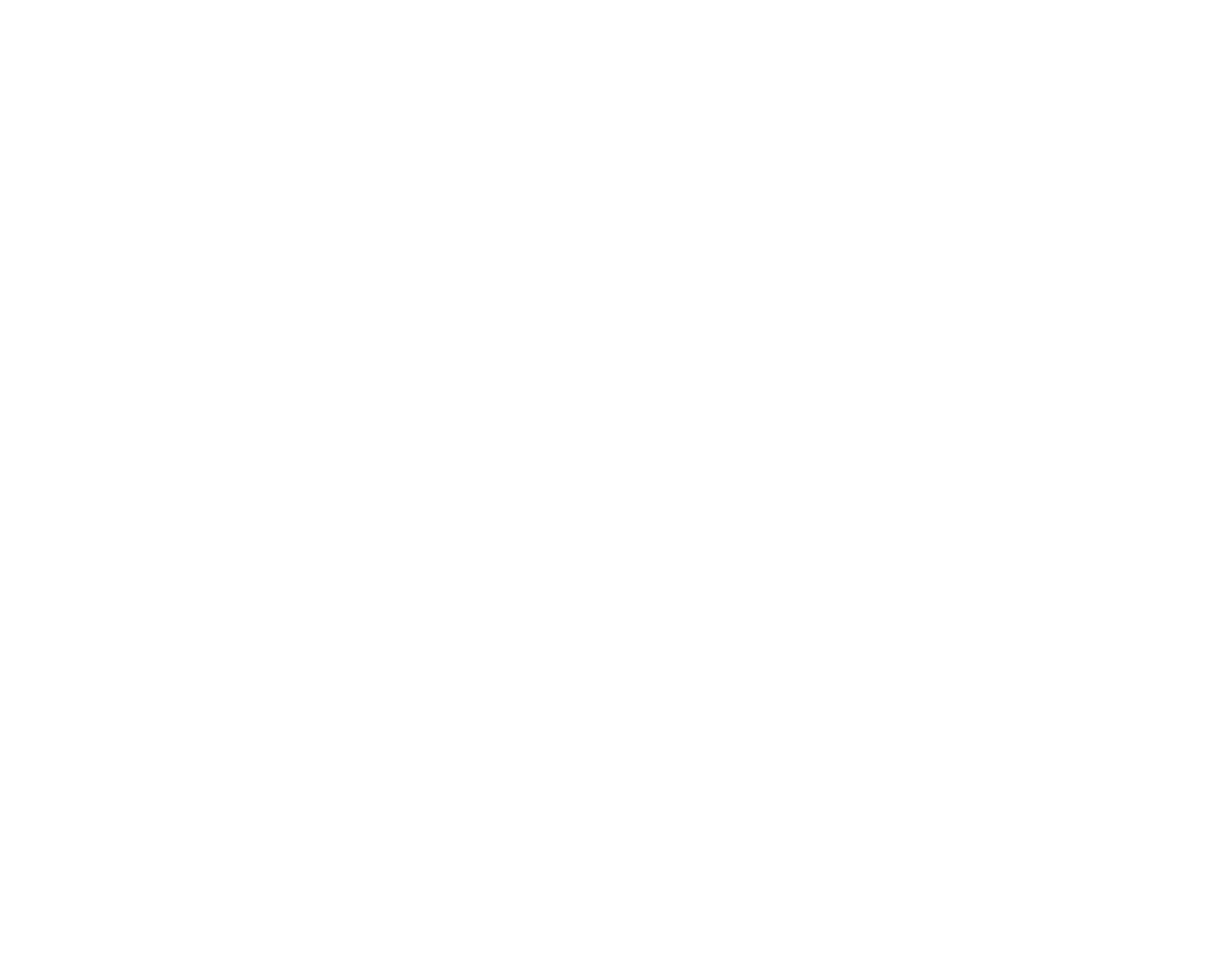## **Annex II**

## **COMMITTED AND NOT-COMMITTED BALANCES HELD BY IMPLEMENTING AGENCIES FOR BY-DECISIONS PROJECTS**

| Code               | Project title                                                                                                                  | <b>Financial date</b><br>of completion | Approved<br>funding plus<br>adjustments as<br>per decision of 31 December<br>2019 (US \$) | <b>Funds</b><br>disbursed as of<br>87 <sup>th</sup> meeting<br>(US \$) | <b>Balances</b><br>committed as<br>per 87 <sup>th</sup><br>meeting<br>(US \$) | <b>Balances not-</b><br>committed as<br>per<br>87 <sup>th</sup> meeting<br>(US \$) | Support cost on<br><b>balances</b><br>committed and<br>not-committed<br>as per<br>87 <sup>th</sup> meeting<br>(USS) | Why any<br>balances<br>could not be<br>returned? | When they<br>could be<br>returned? | Project subject<br>to decision |
|--------------------|--------------------------------------------------------------------------------------------------------------------------------|----------------------------------------|-------------------------------------------------------------------------------------------|------------------------------------------------------------------------|-------------------------------------------------------------------------------|------------------------------------------------------------------------------------|---------------------------------------------------------------------------------------------------------------------|--------------------------------------------------|------------------------------------|--------------------------------|
| <b>UNDP</b>        |                                                                                                                                |                                        |                                                                                           |                                                                        |                                                                               |                                                                                    |                                                                                                                     |                                                  |                                    |                                |
| BRA/DES/72/DEM/305 | Pilot demonstration project                                                                                                    | $Dec-23$                               | 1,490,600                                                                                 | 1,340,255                                                              | 150,345                                                                       |                                                                                    | 10,524                                                                                                              |                                                  |                                    | $79/18(c)(i)$ and              |
|                    | on ODS waste management                                                                                                        |                                        |                                                                                           |                                                                        |                                                                               |                                                                                    |                                                                                                                     |                                                  |                                    | 81/24(e)(ii)                   |
|                    | and disposal                                                                                                                   |                                        |                                                                                           |                                                                        |                                                                               |                                                                                    |                                                                                                                     |                                                  |                                    |                                |
| <b>TOTAL UNDP</b>  |                                                                                                                                |                                        |                                                                                           |                                                                        | 150,345                                                                       |                                                                                    | 10,524                                                                                                              |                                                  |                                    |                                |
| <b>UNEP</b>        |                                                                                                                                |                                        |                                                                                           |                                                                        |                                                                               |                                                                                    |                                                                                                                     |                                                  |                                    |                                |
| QAT/PHA/65/TAS/17  | HCFC phase-out<br>management plan (stage I,<br>first tranche) (refrigeration<br>servicing sector)                              | 87 <sup>th</sup> meeting               | 105,000                                                                                   | 38,955                                                                 | 66,045                                                                        |                                                                                    | 8,586                                                                                                               |                                                  |                                    |                                |
| SAU/PHA/68/TAS/16  | HCFC phase-out<br>management plan (stage I,<br>first tranche) (refrigeration<br>servicing, custom training<br>and monitoring)  | 87 <sup>th</sup> meeting               | 233,674                                                                                   | 165,806                                                                | 48,750                                                                        |                                                                                    | 6,039                                                                                                               |                                                  |                                    |                                |
| SAU/PHA/68/TAS/18  | HCFC phase-out<br>management plan (stage I,<br>first tranche) (polyurethane<br>foam sector plan)                               | $87th$ meeting                         | 56,726                                                                                    | 4,014                                                                  | 39,000                                                                        |                                                                                    | 4,832                                                                                                               |                                                  |                                    |                                |
| SAU/PHA/77/TAS/32  | HCFC phase-out<br>management plan (stage I,<br>fourth tranche) (refrigeration<br>servicing, custom training<br>and monitoring) | $87th$ meeting                         | 130,400                                                                                   | 14,509                                                                 | 107,250                                                                       |                                                                                    | 13,286                                                                                                              |                                                  |                                    |                                |
| <b>TOTAL UNEP</b>  |                                                                                                                                |                                        |                                                                                           |                                                                        | 261,045                                                                       |                                                                                    | 32,743                                                                                                              |                                                  |                                    |                                |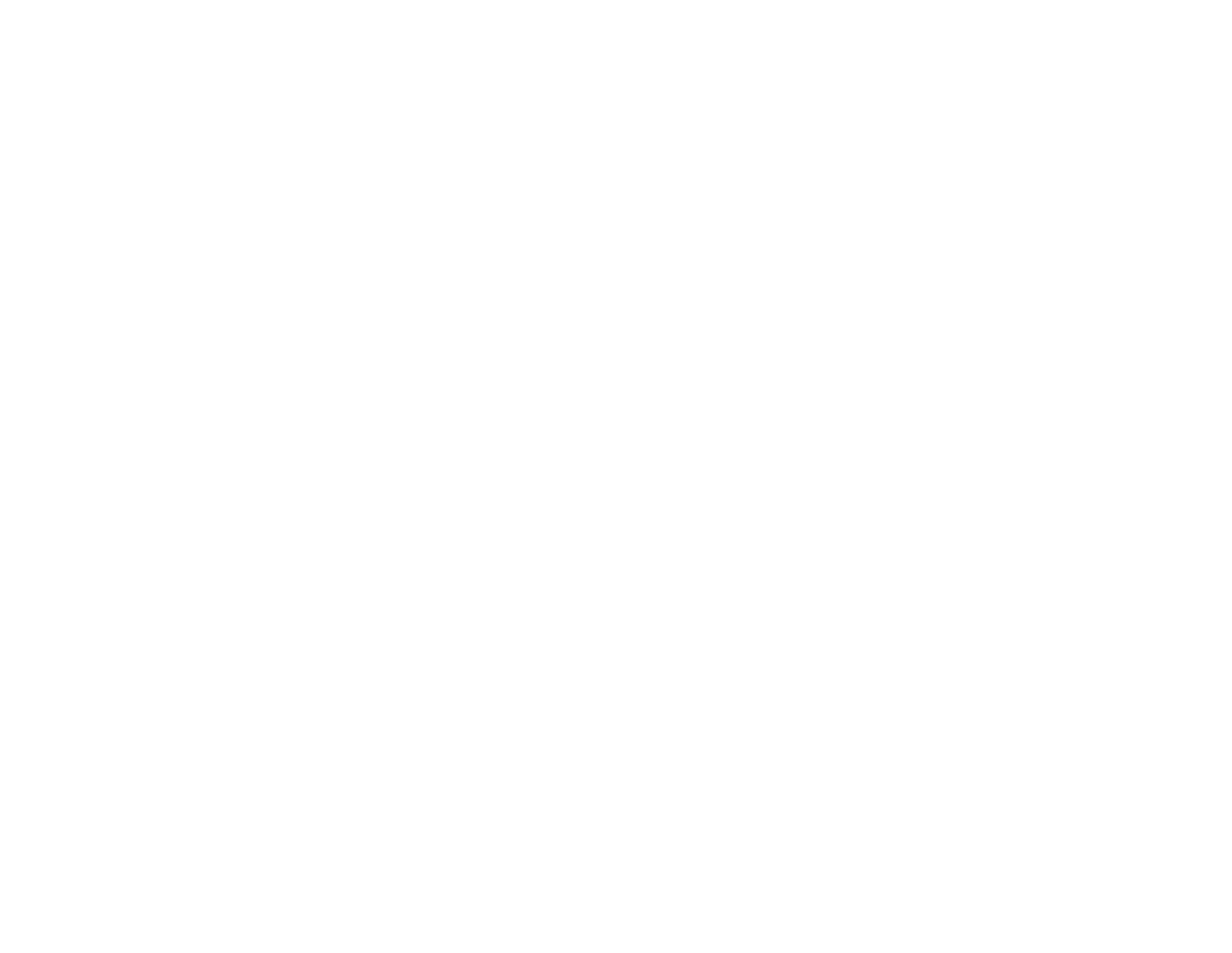#### **Annex III**

#### **COMMITTED AND NOT-COMMITTED BALANCES HELD BY IMPLEMENTING AGENCIES FOR ADDITIONAL CONTRIBUTIONS PROJECTS**

| <b>CODE</b>               | Project title                                                                                                                                                                                                                      | <b>Financial date of</b><br>completion per<br>decision | <b>Approved</b><br>funding plus<br>adjustments as<br>of 31 December<br>2019 (US \$) | <b>Funds</b><br>disbursed as of<br>87 <sup>th</sup> meeting<br>(US \$) | <b>Balances</b><br>committed<br>as per<br>87 <sup>th</sup> meetin<br>$g$ (US \$) | <b>Balances not-</b><br>committed as<br>per<br>$87th$ meeting<br>$(US \$ | Support cost on<br><b>balances</b><br>committed and<br>not-committed<br>as per<br>87 <sup>th</sup> meeting<br>(US \$) | Why any<br>balances could<br>not be<br>returned? | When<br>they<br>could be<br>returned? | Project<br>subject to<br>decision |
|---------------------------|------------------------------------------------------------------------------------------------------------------------------------------------------------------------------------------------------------------------------------|--------------------------------------------------------|-------------------------------------------------------------------------------------|------------------------------------------------------------------------|----------------------------------------------------------------------------------|--------------------------------------------------------------------------|-----------------------------------------------------------------------------------------------------------------------|--------------------------------------------------|---------------------------------------|-----------------------------------|
| <b>UNEP</b>               |                                                                                                                                                                                                                                    |                                                        |                                                                                     |                                                                        |                                                                                  |                                                                          |                                                                                                                       |                                                  |                                       |                                   |
|                           | $ZIM/SEV/80/TAS/01+$ Enabling activities for<br>HFC phase-down                                                                                                                                                                     |                                                        | 150,000                                                                             | 140,551                                                                | 9,449                                                                            |                                                                          | 661                                                                                                                   |                                                  |                                       |                                   |
| <b>TOTAL UNEP</b>         |                                                                                                                                                                                                                                    |                                                        |                                                                                     |                                                                        | 9,449                                                                            |                                                                          | 661                                                                                                                   |                                                  |                                       |                                   |
| <b>UNIDO</b> <sup>i</sup> |                                                                                                                                                                                                                                    |                                                        |                                                                                     |                                                                        |                                                                                  |                                                                          |                                                                                                                       |                                                  |                                       |                                   |
| LEB/REF/80/PRP/01+        | Project preparation for<br>HFC-related projects in<br>the manufacturing sector<br>at Lematic Industries to<br>gain experience in ICCs<br>and IOCs associated<br>with the phase-down of<br><b>HFCs</b> in domestic<br>refrigeration | $85th$ meeting                                         | 30,000                                                                              | 28,008                                                                 | 1,992                                                                            |                                                                          | 139                                                                                                                   | 2                                                | 88 <sup>th</sup><br>meeting           | 84/2(b)(ii)                       |
| <b>TOTAL UNIDO</b>        |                                                                                                                                                                                                                                    |                                                        |                                                                                     |                                                                        | 1,992                                                                            |                                                                          | 139                                                                                                                   |                                                  |                                       |                                   |

i\*: 2: Financial completion initiated; 3: Financial completion to be initiated after settlement of all pending issues; 4: Project is ongoing; 5: Funds were not transferred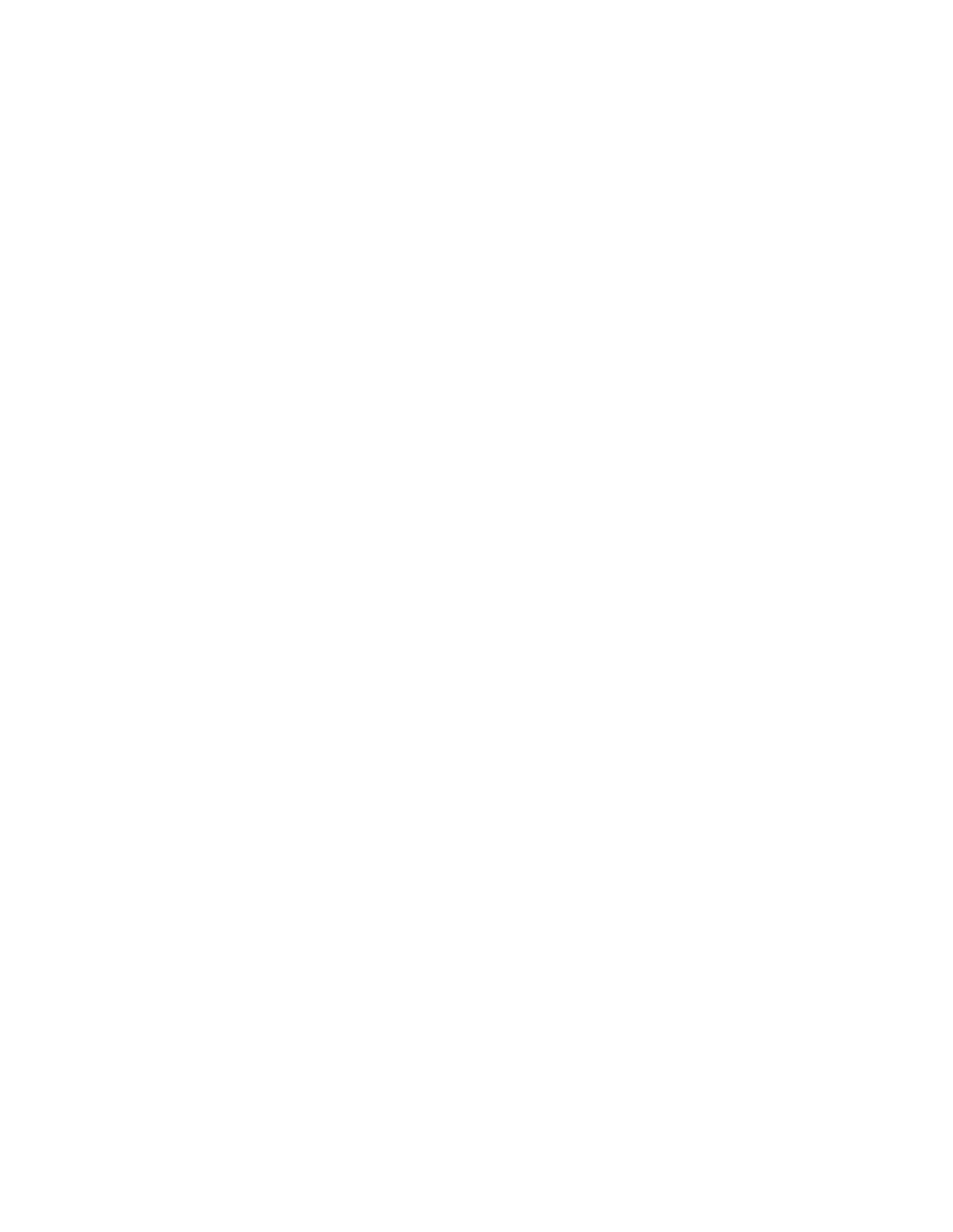#### **Annex IV**

### **DETAILS ON COMPLETED PROJECTS, BY-DECISION AND PROJECTS WITH RETURNED BALANCES FROM IMPLEMENTING AGENCIES AND BILATERAL AGENCIES**

| Code                                                                                                                                                                                                       | Project title                                                         | Project costs<br>returned<br>(US \$) | <b>Agency</b><br>support costs<br>(US \$) | Total (US \$)  |
|------------------------------------------------------------------------------------------------------------------------------------------------------------------------------------------------------------|-----------------------------------------------------------------------|--------------------------------------|-------------------------------------------|----------------|
| COL/PHA/75/TAS/94                                                                                                                                                                                          | HCFC phase-out management plan                                        |                                      | $\theta$                                  | $\overline{2}$ |
|                                                                                                                                                                                                            | (stage II, first tranche) (technical                                  |                                      |                                           |                |
|                                                                                                                                                                                                            | assistance for fire protection sector)                                |                                      |                                           |                |
|                                                                                                                                                                                                            | Preparation for HCFC phase-out                                        | 4,883                                | 366                                       | 5,249          |
|                                                                                                                                                                                                            | investment activities (refrigeration                                  |                                      |                                           |                |
|                                                                                                                                                                                                            | manufacturing sector)                                                 |                                      |                                           |                |
|                                                                                                                                                                                                            | Preparation of a demonstration project                                |                                      | $\theta$                                  | $\mathbf{1}$   |
|                                                                                                                                                                                                            | for the transition of HCFC-22-based                                   |                                      |                                           |                |
|                                                                                                                                                                                                            | refrigerant unit to NH3 system in cold<br>chambers                    |                                      |                                           |                |
|                                                                                                                                                                                                            | Extension of the institutional                                        | 3,395                                | 238                                       | 3,633          |
|                                                                                                                                                                                                            | strengthening project (phase XII:                                     |                                      |                                           |                |
|                                                                                                                                                                                                            | $1/2017 - 12/2018$                                                    |                                      |                                           |                |
|                                                                                                                                                                                                            | Extension of the institutional                                        | 569                                  | 40                                        | 609            |
| COS/REF/57/PRP/41<br>COS/REF/74/PRP/51<br>GHA/SEV/76/INS/41<br>PAK/SEV/77/INS/96<br>TRI/SEV/79/INS/34<br><b>Total completed projects</b><br>DOM/REF/80/PRP/01+<br>EGY/FOA/80/PRP/01+<br>ZIM/REF/80/PRP/02+ | strengthening project (phase IX:                                      |                                      |                                           |                |
|                                                                                                                                                                                                            | 4/2017-3/2019)                                                        |                                      |                                           |                |
|                                                                                                                                                                                                            | Extension of institutional                                            | 184                                  | 13                                        | 197            |
|                                                                                                                                                                                                            | strengthening project (phase VII:                                     |                                      |                                           |                |
| PAN/SEV/75/INS/42                                                                                                                                                                                          | 12/2015-11/2017)                                                      |                                      |                                           |                |
| STK/PHA/64/TAS/16                                                                                                                                                                                          | HCFC phase-out management plan                                        | 58                                   | 5                                         | 63             |
|                                                                                                                                                                                                            | (stage I, first tranche)                                              |                                      |                                           |                |
| TLS/PHA/72/PRP/11                                                                                                                                                                                          | Preparation of a HCFC phase-out                                       | 5,000                                | 350                                       | 5,350          |
|                                                                                                                                                                                                            | management plan (stage II)                                            |                                      |                                           |                |
| TLS/PHA/80/INV/18                                                                                                                                                                                          | HCFC phase-out management plan                                        | 4,030                                | 363                                       | 4,393          |
|                                                                                                                                                                                                            | (stage I, third tranche)                                              |                                      |                                           |                |
| TRI/PHA/64/INV/26                                                                                                                                                                                          | HCFC phase-out management plan                                        | $-547$                               | $-41$                                     | $-588$         |
|                                                                                                                                                                                                            | (foam sector) (stage I, first tranche)                                |                                      |                                           |                |
|                                                                                                                                                                                                            | Extension of the institutional                                        | 381                                  | 27                                        | 408            |
|                                                                                                                                                                                                            | strengthening project (phase IX:                                      |                                      |                                           |                |
|                                                                                                                                                                                                            | $1/2018 - 12/2019$                                                    |                                      |                                           |                |
|                                                                                                                                                                                                            |                                                                       | 17,956                               | 1,360                                     | 19,316         |
|                                                                                                                                                                                                            | Project preparation for conversion                                    | 18,428                               | 1,290                                     | 19,718         |
|                                                                                                                                                                                                            | from HFC-134a to HC-290 in the                                        |                                      |                                           |                |
|                                                                                                                                                                                                            | manufacture of commercial                                             |                                      |                                           |                |
|                                                                                                                                                                                                            | refrigerators at Farco                                                |                                      |                                           |                |
|                                                                                                                                                                                                            | Project preparation for conversion<br>from HFC-134a to HFO-1234ze and | 12,036                               | 843                                       | 12,879         |
|                                                                                                                                                                                                            | other liquid HFOs in the manufacture                                  |                                      |                                           |                |
|                                                                                                                                                                                                            | of polyurethane foam and spray foam                                   |                                      |                                           |                |
|                                                                                                                                                                                                            | Project preparation for elimination of                                | 10.091                               | 706                                       | 10,797         |
|                                                                                                                                                                                                            | HFC-134a in the manufacture of                                        |                                      |                                           |                |
|                                                                                                                                                                                                            | domestic refrigerators at Capri                                       |                                      |                                           |                |
| Total "additional voluntary                                                                                                                                                                                |                                                                       | 40,555                               | 2,839                                     | 43,394         |
| contributions" projects                                                                                                                                                                                    |                                                                       |                                      |                                           |                |
| <b>TOTAL UNDP</b>                                                                                                                                                                                          |                                                                       | 58,511                               | 4,199                                     | 62,710         |
|                                                                                                                                                                                                            |                                                                       |                                      |                                           |                |
| ASP/REF/76/DEM/59                                                                                                                                                                                          | Promoting alternative refrigerants in                                 | 4,813                                | 626                                       | 5,438          |
|                                                                                                                                                                                                            | air-conditioning for high ambient                                     |                                      |                                           |                |
|                                                                                                                                                                                                            | countries in West Asia (PRAHA-II)                                     |                                      |                                           |                |
| BHU/SEV/79/INS/27                                                                                                                                                                                          | <b>Extension of institutional</b>                                     | 336                                  | $\mathbf{0}$                              | 336            |
|                                                                                                                                                                                                            | strengthening project (phase VII:<br>12/2017-11/2019)                 |                                      |                                           |                |
| CHI/PHA/73/TAS/185                                                                                                                                                                                         | HCFC phase-out management plan                                        | 248                                  | 32                                        | 280            |
|                                                                                                                                                                                                            | (stage I, third tranche)                                              |                                      |                                           |                |
| CPR/PHA/74/TAS/559                                                                                                                                                                                         | HCFC phase-out management plan                                        | 5,392                                | 603                                       | 5,995          |
|                                                                                                                                                                                                            |                                                                       |                                      |                                           |                |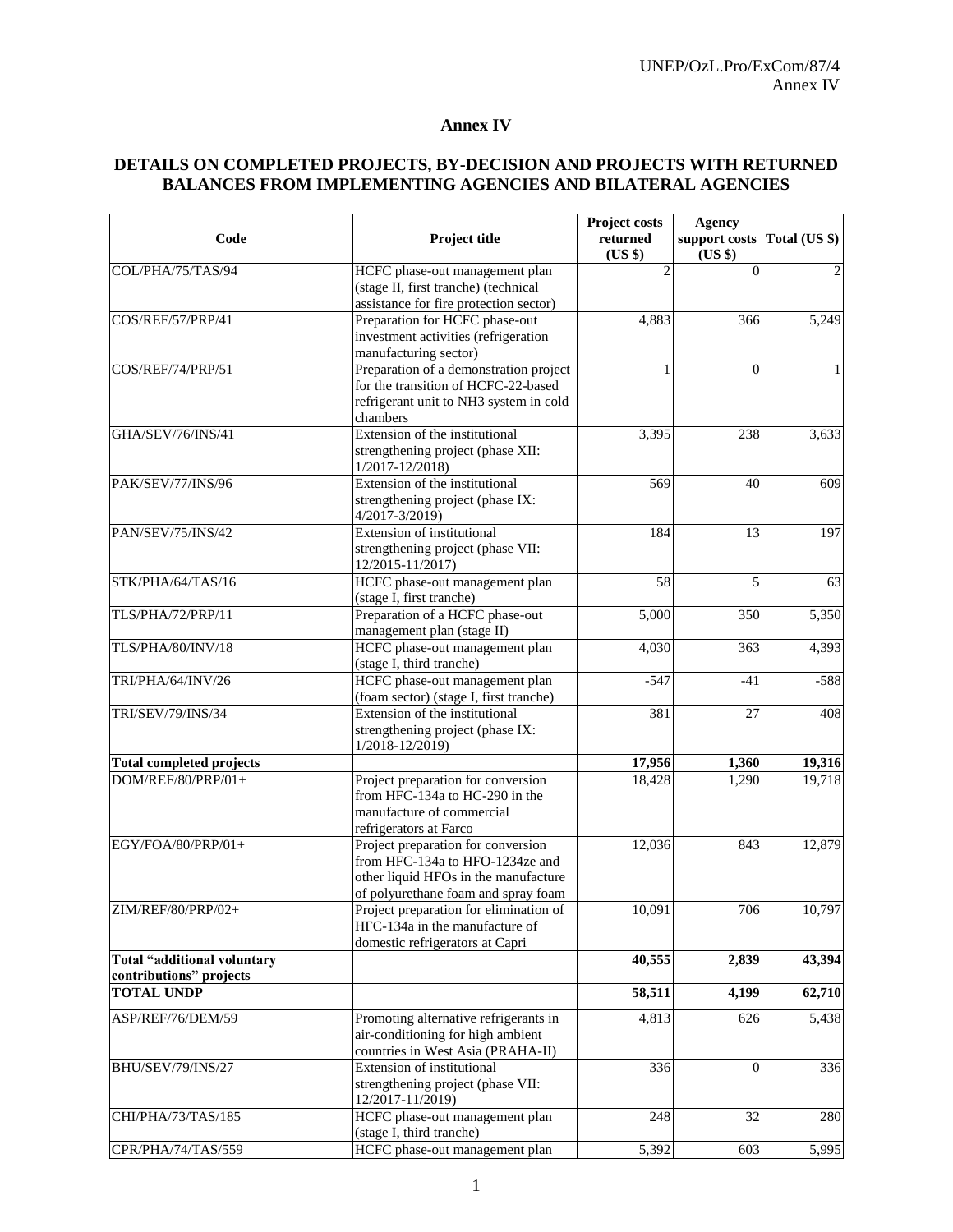#### UNEP/OzL.Pro/ExCom/87/4 Annex IV

| Code                                                   | Project title                                                                                                                       | Project costs<br>returned<br>(US \$) | <b>Agency</b><br>support costs<br>(US \$) | Total (US \$) |
|--------------------------------------------------------|-------------------------------------------------------------------------------------------------------------------------------------|--------------------------------------|-------------------------------------------|---------------|
|                                                        | (stage I, fourth tranche) (refrigeration<br>servicing sector including enabling<br>programme)                                       |                                      |                                           |               |
| DOM/PHA/69/TAS/52                                      | HCFC phase-out management plan<br>(stage I, second tranche) (refrigeration<br>servicing sector)                                     | 8,816                                | 1,146                                     | 9,962         |
| ECU/SEV/76/INS/62                                      | Extension of institutional<br>strengthening project (phase VI:<br>$5/2016 - 4/2018$                                                 | 23,774                               | $\Omega$                                  | 23,774        |
| GLO/SEV/80/TAS/341                                     | <b>Compliance Assistance Programme:</b><br>2018 budget                                                                              | 158,314                              | 12,665                                    | 170,979       |
| GLO/SEV/82/TAS/347                                     | Compliance Assistance Programme:<br>2019 budget                                                                                     | 1,610,738                            | 128,859                                   | 1,739,597     |
| MEX/PHA/77/TAS/184.                                    | HCFC phase-out management plan<br>(stage II, second tranche) (refrigeration<br>servicing sector)                                    | 1,694                                | 220                                       | 1,914         |
| PAN/PHA/70/TAS/35                                      | HCFC phase-out management plan<br>(stage I, second tranche)                                                                         | 2,017                                | 262                                       | 2,279         |
| PAN/PHA/74/TAS/40                                      | HCFC phase-out management plan<br>(stage I, third tranche)                                                                          | 1,863                                | 242                                       | 2,105         |
| PER/PHA/68/TAS/47                                      | HCFC phase-out management plan<br>(stage I, first tranche) (refrigeration<br>servicing)                                             | 7,091                                | 922                                       | 8,013         |
| PHI/SEV/79/INS/101                                     | <b>Extension of institutional</b><br>strengthening project (phase XI:<br>1/2018-12/2019)                                            | 9,651                                | $\Omega$                                  | 9,651         |
| <b>Total completed projects</b>                        |                                                                                                                                     | 1,834,746                            | 145,578                                   | 1,980,324     |
| SAU/PHA/68/TAS/16                                      | HCFC phase-out management plan<br>(stage I, first tranche) (refrigeration<br>servicing sector)                                      | 19,118                               | 2,368                                     | 21,486        |
| SAU/PHA/68/TAS/18                                      | HCFC phase-out management plan<br>(stage I, first tranche) (refrigeration<br>servicing,<br>training<br>custom<br>and<br>monitoring) | 136                                  | $-987$                                    | $-851$        |
| SAU/PHA/77/TAS/32                                      | HCFC phase-out management plan<br>(stage I, first tranche) (polyurethane<br>foam sector plan)                                       | 8,641                                | 1,070                                     | 9,711         |
| Total "by decision" projects                           |                                                                                                                                     | 27,895                               | 2,452                                     | 30,347        |
| GHA/SEV/80/TAS/01+                                     | Enabling activities for HFC phase-<br>down                                                                                          | 575                                  | 40                                        | 615           |
| KAM/SEV/80/TAS/01+                                     | Enabling activities for HFC phase-<br>down                                                                                          | 2,082                                | 146                                       | 2,228         |
| LES/SEV/80/TAS/04+                                     | Enabling activities for HFC phase-<br>down                                                                                          | 468                                  | 33                                        | 501           |
| TON/SEV/80/TAS/02+                                     | Enabling activities for HFC phase-<br>down                                                                                          | 1,256                                | 88                                        | 1,344         |
| Total "additional voluntary<br>contributions" projects |                                                                                                                                     | 4,381                                | 307                                       | 4,688         |
| <b>TOTAL UNEP</b>                                      |                                                                                                                                     | 1,867,022                            | 148,337                                   | 2,015,359     |
| ARG/PHA/80/TAS/186                                     | HCFC phase-out management plan<br>(stage II, first tranche) (monitoring and<br>reporting of HCFC-22 production)                     | 1,705                                | 119                                       | 1,824         |
| ASP/REF/76/DEM/60                                      | Promoting alternative refrigerants in<br>air-conditioning for high ambient<br>countries in West Asia (PRAHA-II)                     | 3,550                                | 249                                       | 3,799         |
| BDI/PHA/65/INV/29                                      | HCFC phase-out management plan<br>(stage I, first tranche)                                                                          | 152                                  | 14                                        | 166           |
| BEN/PHA/76/INV/33                                      | HCFC phase-out management plan<br>(stage I, third tranche)                                                                          | 51                                   | 4                                         | 55            |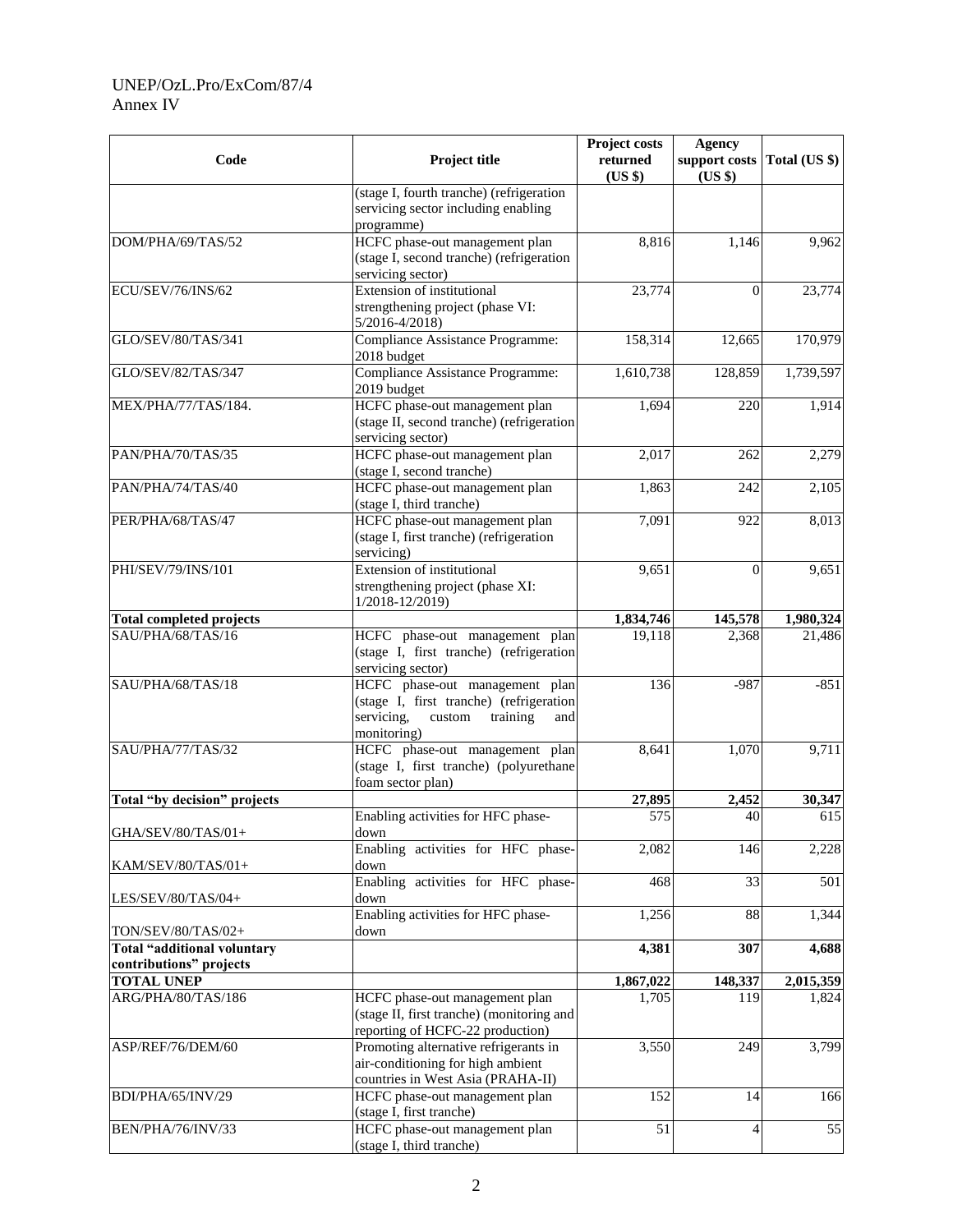| Code                            | Project title                                                                                                                                                                       | Project costs<br><b>Agency</b><br>returned<br>support costs<br>(US \$)<br>(US \$) |                 | Total (US \$) |
|---------------------------------|-------------------------------------------------------------------------------------------------------------------------------------------------------------------------------------|-----------------------------------------------------------------------------------|-----------------|---------------|
| ECU/PHA/82/INV/70               | HCFC phase-out management plan<br>(stage I, fourth tranche)                                                                                                                         | 171                                                                               | 12              | 183           |
| ECU/PHA/82/PRP/68               | Preparation of a HCFC phase-out<br>management plan (stage II)                                                                                                                       | 67                                                                                | 5               | 72            |
| EGY/REF/75/TAS/127              | Feasibility study addressing district<br>cooling                                                                                                                                    | 2,435                                                                             | 219             | 2,654         |
| GBS/PHA/77/INV/21               | HCFC phase-out management plan<br>(stage I, third tranche)                                                                                                                          | 229                                                                               | 20              | 249           |
| GUA/PHA/81/INV/51               | HCFC phase-out management plan<br>(stage I, fourth tranche)                                                                                                                         | 169                                                                               | 13              | 181           |
| GUA/PHA/82/PRP/55               | Preparation of a HCFC phase-out<br>management plan (stage II)                                                                                                                       | $\overline{82}$                                                                   | 6               | 88            |
| MDN/PHA/79/INV/39               | HCFC phase-out management plan<br>(phase I, seventh tranche)                                                                                                                        | 70                                                                                | 5               | 75            |
| MEX/PRO/83/PRP/192              | Project preparation for the control of<br>HFC-23 by-product emissions in the<br>HCFC production sector                                                                              | 307.                                                                              | 21              | 328           |
| MEX/SEV/79/INS/186              | Extension of institutional<br>strengthening project (phase XIII:<br>7/2017-6/2019)                                                                                                  | 328                                                                               | 22              | 350           |
| MLW/PHA/81/PRP/43               | Preparation of a HCFC phase-out<br>management plan (stage II)                                                                                                                       | 270                                                                               | 19              | 289           |
| MOG/PHA/75/INV/11               | HCFC phase-out management plan<br>(stage I, third tranche)                                                                                                                          | 729                                                                               | 55              | 784           |
| MOR/FOA/75/DEM/74               | Demonstration of the use of low cost<br>pentane foaming technology for the<br>conversion to non-ODS technologies<br>in polyurethane foams at small- and<br>medium-sized enterprises | 4,303                                                                             | 301             | 4,604         |
| NIR/PHA/71/INV/136              | HCFC phase-out management plan<br>(stage I, third tranche) (refrigeration<br>air-conditioning manufacturing and<br>coordination)                                                    | 1,082                                                                             | 81              | 1,163         |
| QAT/SEV/79/INS/22               | Renewal of institutional strengthening<br>project (phase IV: 8/2017-7/2019)                                                                                                         | 29,123                                                                            | 2,038           | 31,161        |
| SAU/FOA/76/DEM/27               | Demonstration project for the phase-<br>out of HCFCs by using HFO as foam<br>blowing agent in the spray foam<br>applications in high ambient<br>temperatures                        | 201                                                                               | 19              | 220           |
| SUD/PHA/80/INV/42               | HCFC phase-out management plan<br>(stage I, third tranche) (refrigeration<br>servicing sector)                                                                                      | 150                                                                               | 10              | 160           |
| TUN/FOA/77/PRP/72               | Preparation for HCFC phase-out<br>investment activities (stage II)<br>(polyurethane foam sector)                                                                                    | 33,747                                                                            | 2,363           | 36,110        |
| TUN/PHA/72/INV/58               | HCFC phase-out management plan<br>(stage I, first tranche) (solvent sector<br>plan)                                                                                                 | 9,465                                                                             | 662             | 10,127        |
| TUR/PHA/75/INV/108              | HCFC phase-out management plan<br>(stage I, second tranche) (technical<br>assistance for small and medium<br>enterprises in the foam sector)                                        | 22,029                                                                            | 1,540           | 23,569        |
| URT/PHA/82/PRP/37               | Preparation of a HCFC phase-out<br>management plan (stage II)                                                                                                                       | 152                                                                               | 11              | 163           |
| YUG/PHA/82/TAS/49               | Verification report on the<br>implementation of the HCFC phase-<br>out management plan                                                                                              | 438                                                                               | $\overline{39}$ | 477           |
| <b>Total completed projects</b> |                                                                                                                                                                                     | 111,003                                                                           | 7,848           | 118,851       |
| CPR/ARS/56/INV/473              | Sector plan for phase-out of CFCs<br>consumption in MDI sector                                                                                                                      | 15,099                                                                            | 1,132           | 16,231        |